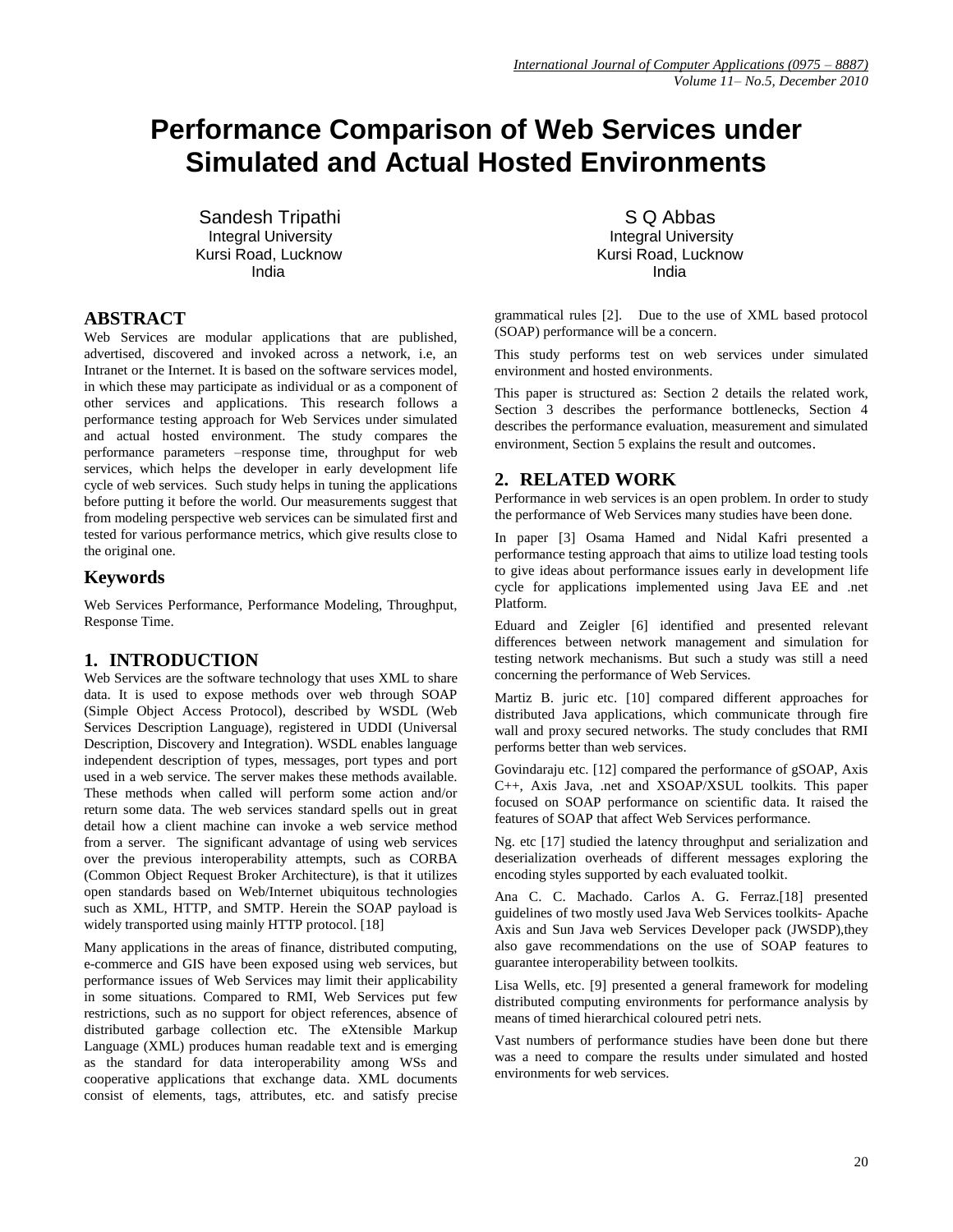## **3. PERFORMANCE BOTTLENECKS**

Serialization is an integral part of both web services and network centric data base applications. The process of converting data from one format to another is known as serialization. With a network connection, the receiving process consumes arriving messages, re-assembles the transmitted objects and processes them. Once the data has been serialized, at a later point of time it has to be deserialized Web Services spend considerably more time for XML serialization and deserialization, which is used for creating SOAP messages (com.sun.xml.rpc package).[10]

Two common encoding mechanisms are XML and Binary. XML produces human readable text and is employed when interoperability with other web services is essential. Binary produced streams are compact to parse, but not human readable.



Figure 1: Stages to send and receive a SOAP message

# **3.1Message Size of XML Messages, Serialization, Deserialization and network level over heads**

It is suggested that [11], when the message size is large, i.e. in comparable size of RAM, XML encoding diminishes the Response time, because it inflates the message size, causing the operating system to write either a part or the entire message to disk. XML encoder results in message size that are at times five times larger than their binary representation. In some [18] cases it is even 4 to 10 times bigger than its binary version. This expansion in message size have greater impact on communication and on the total RTT , in this way it affects the throughput requiring more processing time.

The serialization of Java Objects in XML consumes 10 times more memory than the binary serialization and that the cost associated with communication and copy of the data are lesser than the costs of serialization and deserialization. It has been identified that 50% of the total time are spent in the codification of the SOAP messages in XML before of the transmission for the server and in creation of the HTTP connection. Whereas the .Net Frame work provides a number of serialization options. The one that is pertinent to Web Services is XMLserialization, which

involves serializing in memory data to an XML format. With Web Services this XML formatted version of data is sent from the client consuming the web service, to Web Service, or vice-aversa. The nice thing about the .NET framework"s serialization capabilities is that a developer, have to do a very little.

The overhead introduced by the HTTP protocol is also considerable. [16] The specification demands that the client establishes a new connection before each request and that the server to close connection after sending the response. The responses start by indicating which version of HTTP server is running, followed by a series of optional object headers; the most important among them is 'Content-type', which indicates the type of object being returned and the "Content-Length", which indicates the length. The header is terminated by an empty line. The server now sends any requested data. After the data have been sent, the server drops the connection. HTTP it seems spends more time waiting than it does in transferring data.

# **3.2 Connection Establishment, Data Transfer: Windows and Slow Start**

TCP establishes connections via a three way hand shake. The client sends a connection request, the server responds, and the client acknowledges the response. The client can send data along with the acknowledgement. Since the client must wait for the server to send its connection response, this procedure sets a lower bound on the time of RTTs.

Instead of having to wait for each packet to be acknowledged, TCP allows the sender to send out new segments even though it may not have received acknowledgement for previous segments. To prevent the sender from overflowing the receiver buffers, in each segment the receiver tells the sender how much data it is prepared to accept without acknowledgement. This value of window size, tells the sender the maximum amount of unacknowledged data that the receiver is prepared to let it have outstanding, the receiver cannot know how much data the connecting networks are prepared to carry. If the network is quite congested, sending a full window worth of data will even cause worse congestion. TCP determines the best rate to use through a process called Slow Start. With Slow Start, the sender maintains and calculates a second window of unacknowledged segments known as Congestion Window. When a connection first starts up, each sender is only allowed to have a single unacknowledged segment in transit. Every time a segment is acknowledged without a loss, the congestion window is opened; every time a segment is lost and timed out, the window is closed.

This approach is ideal for normal conditions; these connections tend to last a relatively long time, and the effect of slow start is negligible. For short lived connections, the effect of slow start is devastating.

## **4. PERFORMANCE EVALUATION**

The model used for web traffic generation is called SURGE, published in paper [8]. In order to get a constant load for each scenario the numbers of users are fixed. SURGE derives probability distributions for web traffic properties. For the comparison, the surge traffic generator is implemented for both simulation and measurement. For simulation the generator is tightly integrated in the ns network simulator, for the measurement it is implemented as a traffic generator application. This generation application (GA) is divided into a WS server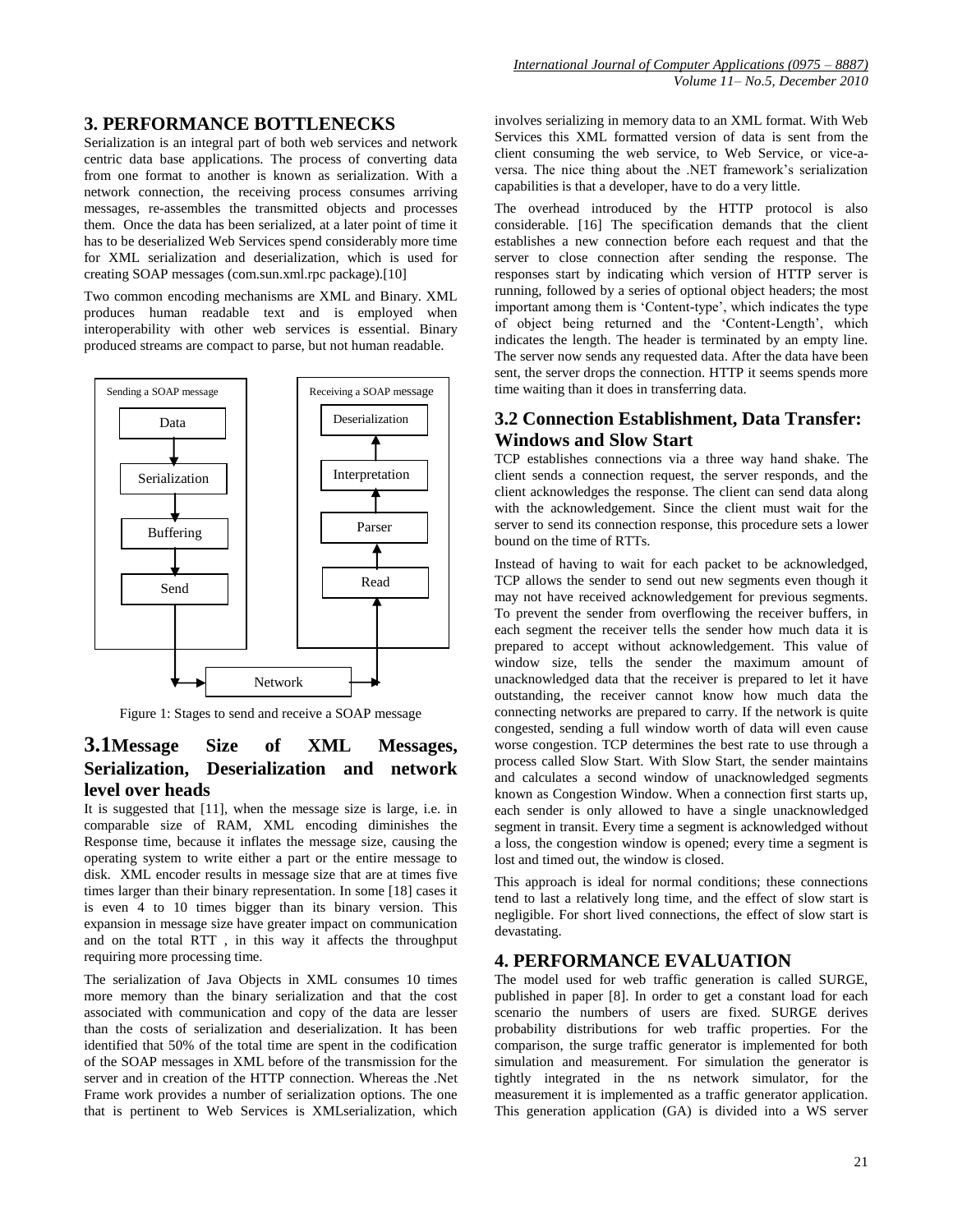application which listens for connection requests from clients WSs. A client WS (GA) sends requests according to the SURGE random variable. Network access is accomplished by means of socket interface. To manage parallel connections a thread is spawned for every connection. The client and server part contains logic for efficiently managing load generating hundred users per host.

## **4.1 The measurement and simulated environment**

The hardware platform consists of two PCs. One is server and the other is client. The client and server was connected using LINKSYS Ethernet switch. The server is configured with a Microsoft Windows 2000 Server, Visual studio .net. The server implements a Web Service which accepts query from the client and returns back the client.The test bed used for measurement consists of X86 architecture node with Free BSD 4.4 installed and is used either as server, client or router. All host and router PCs are connected with 100 Mbps full-duplex links in order to avoid collisions. The bottleneck link between routers is emulated using a software link emulator known as dummynet, which is a part of Free BSD kernel.



Figure 2: Test Topology

The server part of the traffic generator is installed on node S, machine while the client part is installed on C machine. Using this topology the network environment is tested with low load (20, 50 users) to medium load users (100, 400 users).

The Simulation part of this comparison is performed with the network simulator ns. The effort has been done to make the simulation as close to measurement as possible. The bottleneck emulation is done by dummynet, which is used in the test bed, has been added to ns. The ability of dummynet emulating the bandwidth depends on the system tick interrupt, which is set to a period of 10ms on PC type h/w. All the dispatching of the packet has been done when the tick handler function is called. This may result of a packet burst up to 25packets per 10ms, creating a *dummynet* bottleneck of 10 Mbps and 4000 packets.

# **5 RESULTS**

#### **5.1 Arrival Rate of Packets**



Figure 3: Arrival rate of Packets

The arrival rate is calculated by culminating the size of packets arriving during a time at the input of the bottleneck queue. The average has been obtained by calculating mean for total time intervals. The value gives us rough information about the bottleneck load for web services.

The rates in measured and simulated environments are very similar but have a reproducible difference. While the medium load scenarios ranging from 80 to 300 users expose a higher rate for measured environment. This situation takes a reverse turn for higher load scenarios. The arrival rate is a metric for the load on the bottleneck link, it can be concluded that both scenarios impose an equal demand on the bottleneck.

#### **5.2 Response Time and Throughput**



Figure 4: Response Time

The response time for web service is the time delay observed from when a client invokes a remote web service until it receives the last byte of response produced by the service. After looking at the results from data analysis point of view it seems that there is no difference in the result, from network point of view. The response time in hosted environment follows the simulation behavior up to 300 users. After that response time for hosted environments crosses the simulation.

The number of active flows increases in dependence on the number of users. In the simulation, traffic generation model has a weak dependence on the capacity bottleneck for low load scenarios and the traffic amount is basically only dependent on the number of virtual users. The higher queue size in measurement in the high load scenarios can be explained by a higher variance of traffic arriving at the bottleneck. Due to higher mean queue size in hosted environments, a higher proportion of packets are dropped, causing the TCP sender to reduce the sending rate. This is why a considerable higher response time in hosted environments is observed.

The throughput is the number of active requests processed by the environments given per unit time. The trend for hosted environment and simulation continues as the same. Hosted environments show a comparable throughput for medium size packets, and falls below simulation for large size packets. But not considering the bottlenecks of the network the results can be considered equal.